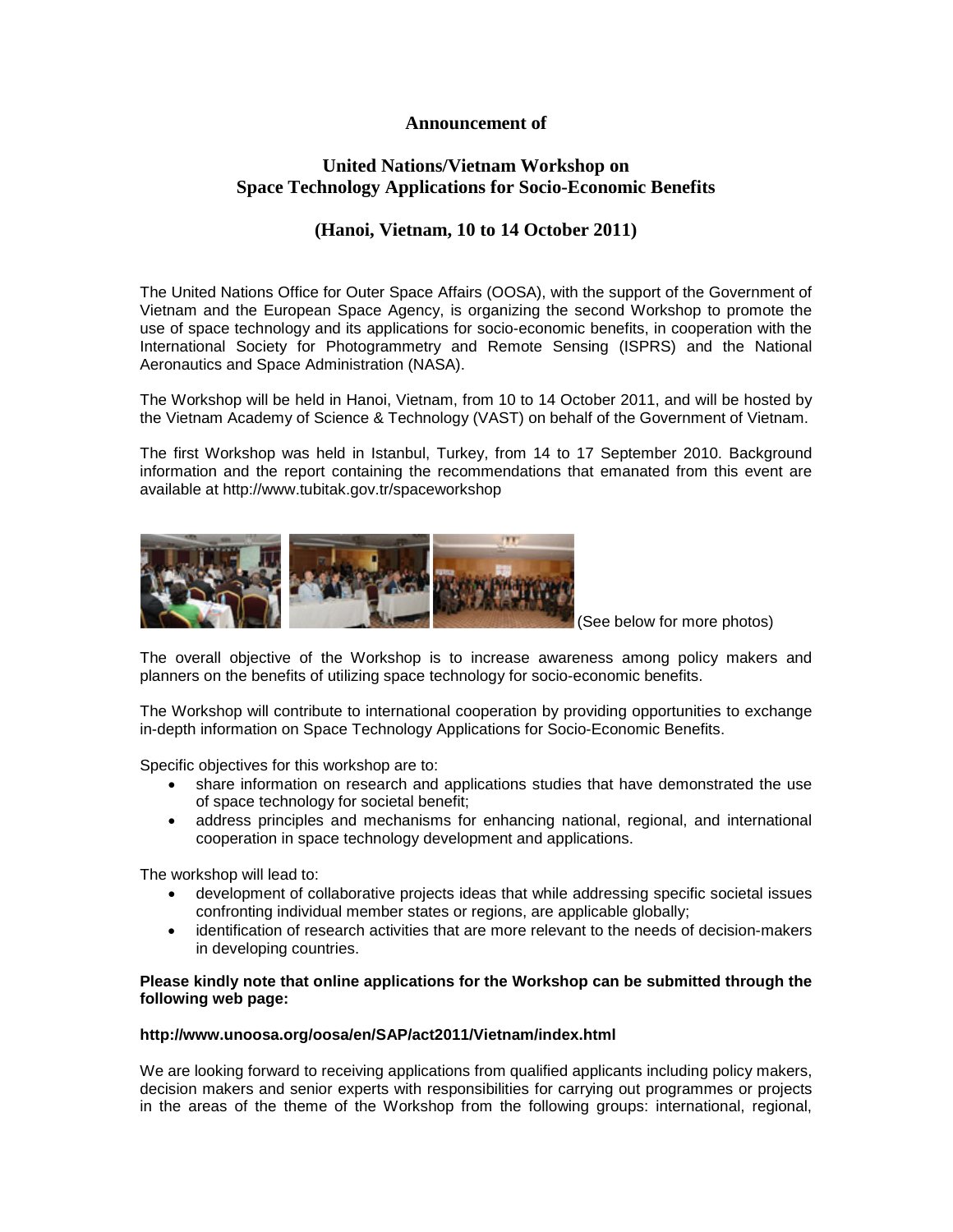national and local institutions, governmental institutions, research and academic institutions, multi-lateral and bi-lateral development agencies, non-governmental organizations, and industry. **The deadline for submission of applications is 15 August 2011.**

Up-to-date information on the Workshop will be made available on the Workshop website at:

### **http://www.sti.vast.ac.vn/spaceworkshop\_UN\_VAST-2011/**

We look forward to working and cooperating with you on the above Workshop.

Levent Canturk (Mr.) Space Application Section Office For Outer Space Affairs United Nations Office at Vienna E-0974 PO Box 500 1400 Vienna, Austria

Tel: (+43-1) 26060-5748 Fax:(+43-1) 26060-5830

Email: levent.canturk@unoosa.org Website: www.unoosa.org